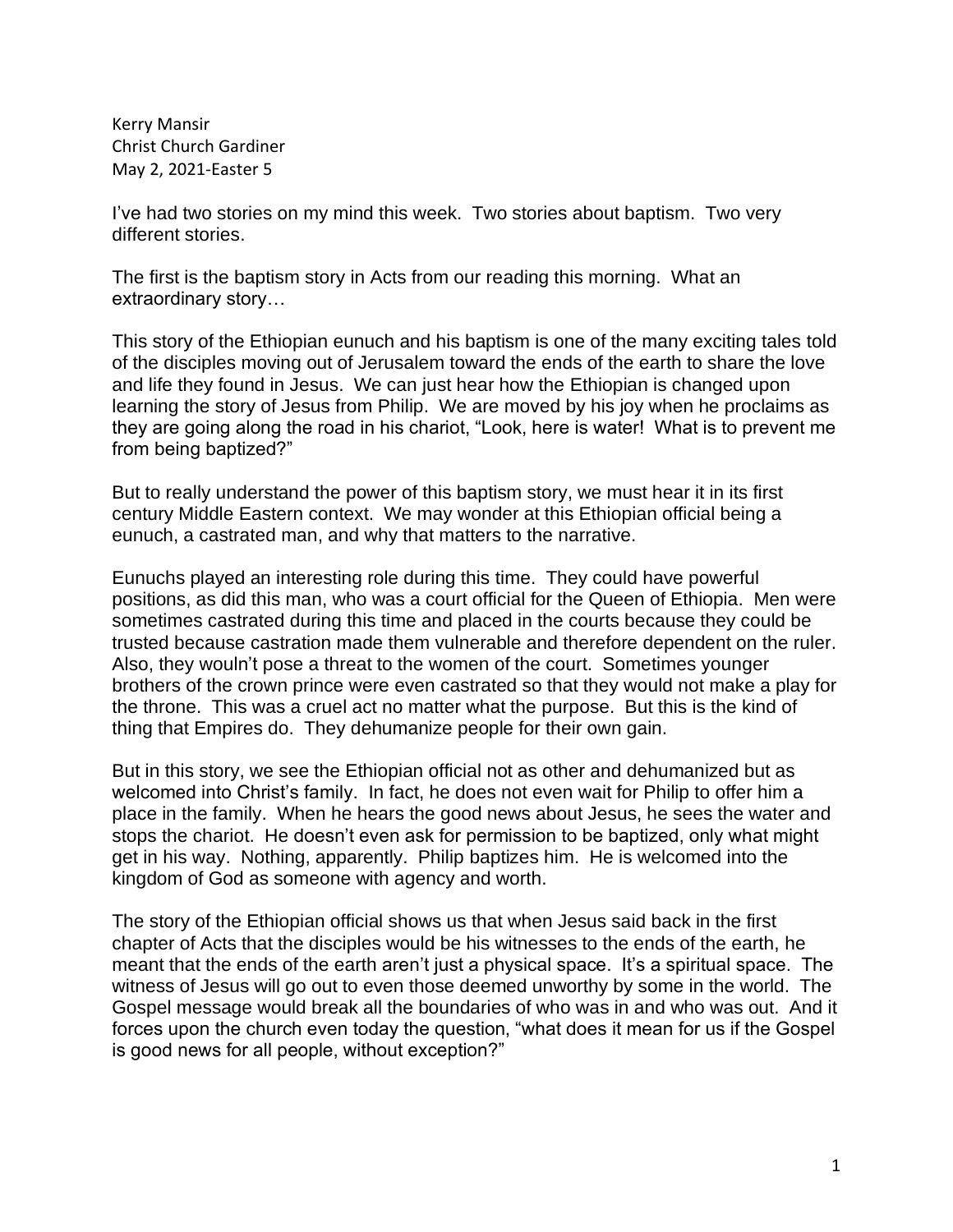I believe that. That the Gospel is good news for all people without exception. I hope you believe that, too. I believe with all my heart that was the message of Jesus when he walked this earth, and the message we are called to proclaim today. But we know that the Church *has not* always and *does not* always proclaim that kind of inclusive message.

So this week, as the story of the Ethiopian man's baptism was on my mind, I heard the story of a very different kind of baptism experience. This baptism story happened almost two thousand years after Philip and the Ethiopian man, but I think comparing them is powerful because it reminds us that this ritual act of baptism, that many of us take for granted, is ancient and sacred.

So this baptism story came out of a book I have been listening to—*Broken Horses*, a memoir by singer/songwriter Brandi Carlile.

Carlile was in her teens in the 1990's, attending a Baptist Church in rural Washington State when she felt called to baptism. She says that she was actually drawn to the church after realizing that she was gay because the church had clarity and helped her make sense of things. She was not ashamed of being gay, and she was open about it. If you think back to the attitude of most churches toward homosexuality in the 90's, you, like me, might be amazed at her being drawn to that institution. For me, it shows in Carlile's personality--a courage, a vulnerability, and an optimism and faith in people that is so refreshing and shows up over and over in her memoir.

Brandi had spent some time at church camps with other Christian teenagers and decided that it was her time to get baptized.

She had previously been discouraged from participating in worship music at her church because of her "spiritual state of mind." But she just didn't really get what they meant, and she thought that baptism would be the final step for her into inclusion in the church community.

So she spent a week in spiritual training with the pastor. And finally, the day of her baptism arrived. When she showed up at the church, she was met at the door by her pastor. He said that he needed to ask her a series of questions before the baptism. He asked her if she practiced witchcraft. She laughed and said no.

Then he asked her if she was homosexual. This question shocked Brandi. She had never hidden who she was and in fact the pastor had met her girlfriend. Frustrated, she replied that she was only being who she was born to be. To which he responded, "If you can't repent, I can't baptize you."

She didn't repent. She fled. Leaving family and friends in the church gathered for her baptism.